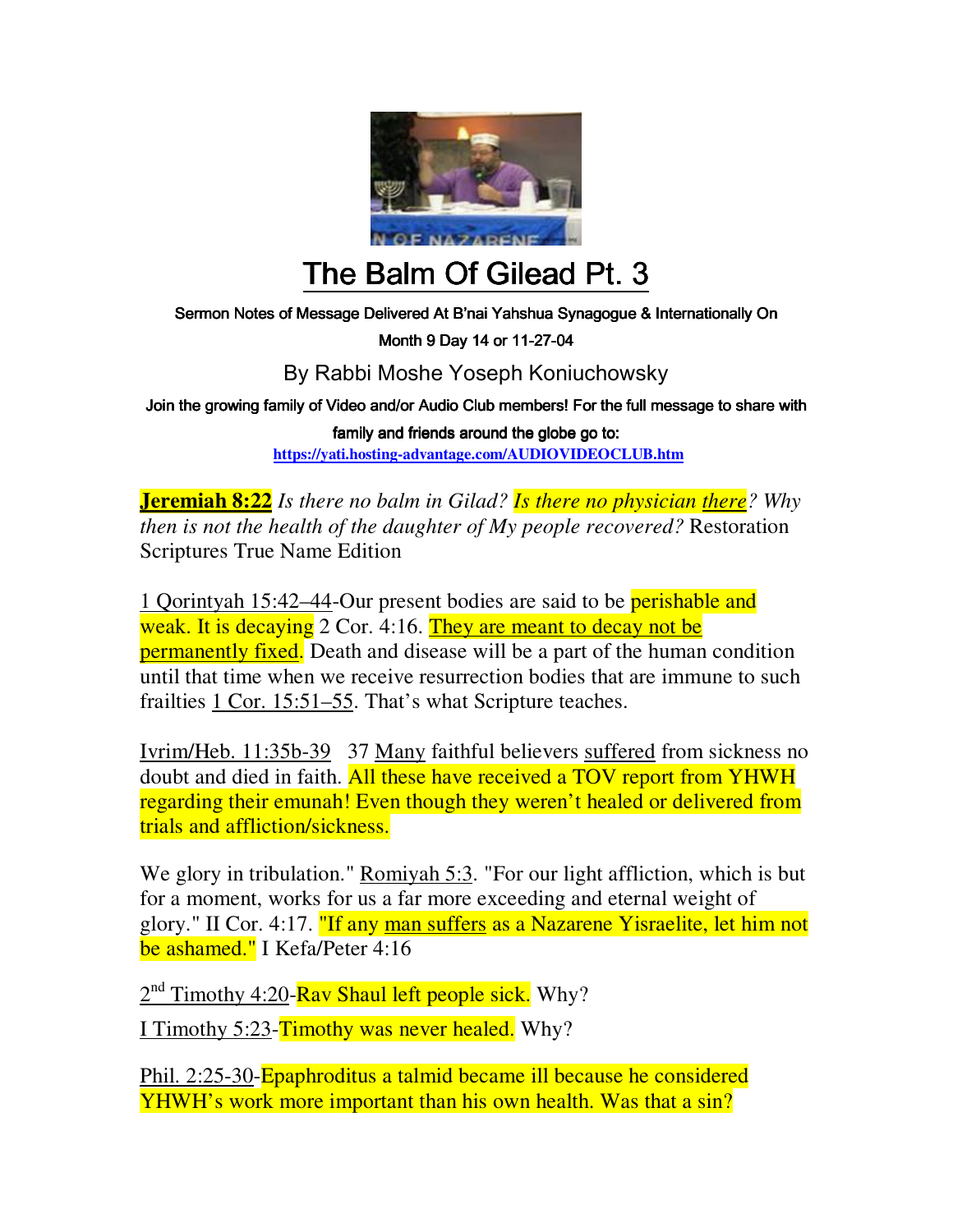Maaseh Shlichim Acts 5:15-16. So that they brought out the sick into the streets, and laid them on mats and couches, so that at the very least, the shadow of Kepha passing by might overshadow some of them. 16 There came also a multitude out of the cities around Yahrushalayim, bringing sick folks, and those who were troubled with shadim: and they were healed every one. Now..........

Compare this to modern faith healing? Is it apostolic like that which we see in Maaseh Shlichim 5:15-16? "Faith healers" never heal all the people who come to them. And the few they do, have disease return most of the time! Have you ever noticed that? Why does disease return? Because Torah is the follow-up maintenance plan without which healing cannot be maintained, so why waste your time in the first place.

The duty of visiting the BELIEVING sick is referred to in Yechezkel/Ezekiel 34:4,16, and by Yahshua in the description of the judgment scene (Mattityahu/Matthew 25:36,43). How can sick believers be visited if all believers are supposed to be healed?

He that visits the sick lengthens his life, he who refrains shortens it," says Rabbi Ischanan in Nedharim 29. If all are healed, what sick is there to visit?

**Key point:** Unlike Egyptian based healing based on medicines and manmade formulas where man is sovereign, when Yahshua heals in the gospels, no one ever loses their healing or needs to return every 3 months for follow-up training, or health maintenance. All were FOREVER AND PERMANENTLY HEALED without exception, with just the power of His word! That is Divine healing. It lasts a lifetime. There is no human element involved except MUSTARD SEED faith. Religious healing other the other hand requires hours of study, schooling, seminars and follow-up and often still leaves the sick in the same condition, putting the burden on the sick themselves.

Were the shlichim all healed and whole and promised long life if they repented of all sin?

Source : *The Search for the Twelve Apostles and Foxes Book of Martyrs.*

• Kepha crucified in Rome 60-65 AD upside down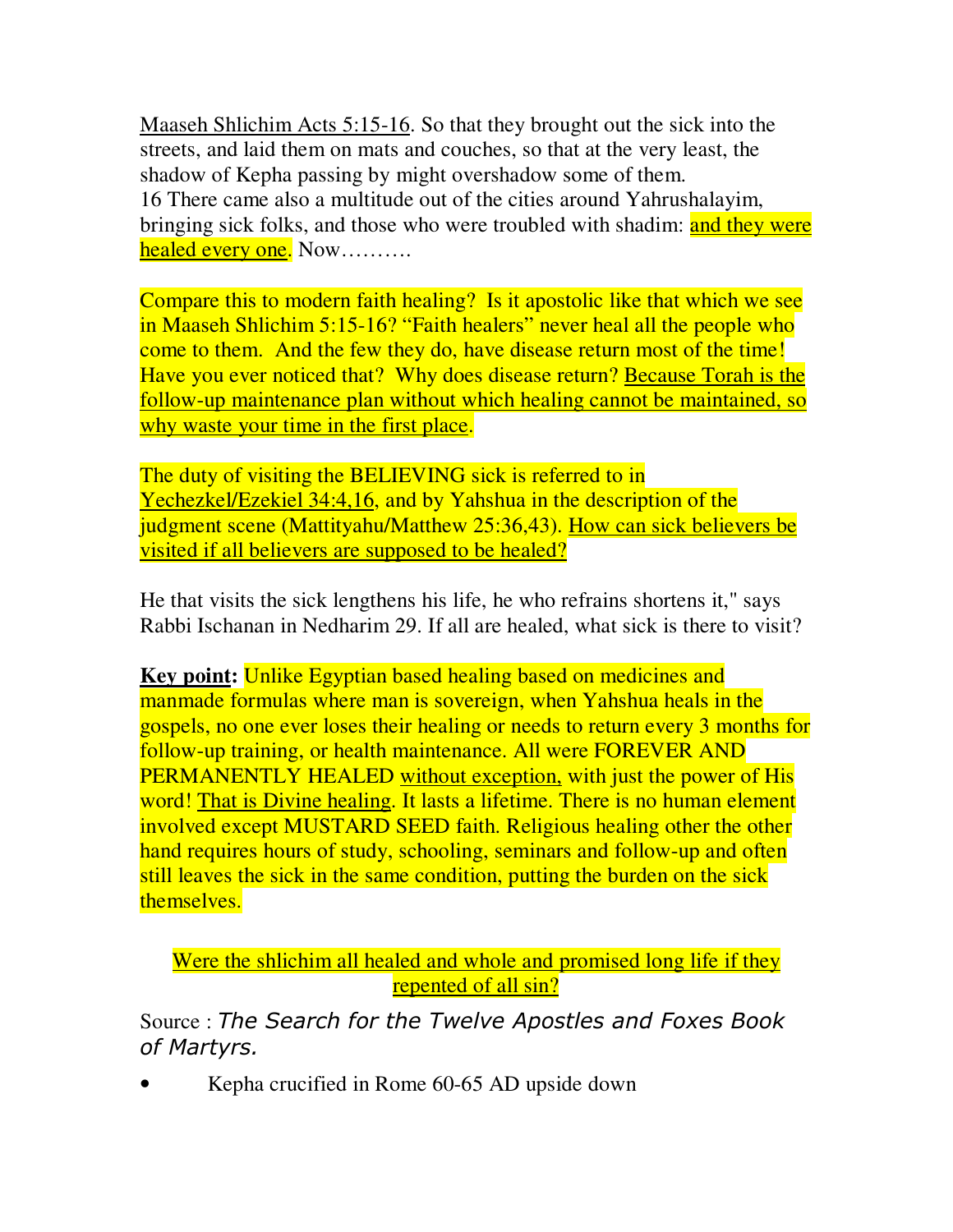• Yaakov son of Zavdi Killed in Acts 12:2 in Jerusalem

• Phillip Was born at Bethsaida, in Galilee and was first called by the name of "disciple." He labored diligently in Upper Asia, and suffered martyrdom at Heliopolis, in Phrygia. He was scourged, thrown into prison, and afterwards crucified, A.D. 54.

• Yaakov Yahshua's brother thrown off the pinnacle of the temple. At the age of ninety-four he was beaten and stoned by the unbelieving Jews; and finally had his brains dashed out with a fuller's club.

• Phillip-Some traditions say he ministered in Parthia (central Asia Minor), lived in Hierapolis (near Colossae and Laodacia in Asia Minor), and died by crucifixion and stoning

• Bartholomew/Nathaniel-He is said to have been martyred in 68 AD at Albanus (modern Derbend), being skinned alive and then beheaded at the command of the Armenian king Astyages.

Luke He traveled with Paul through various countries, and is supposed to have been hanged on an olive tree, by the idolatrous priests of Greece.

Matthias Of whom less is known than of most of the other disciples, was elected to fill the vacant place of Judas. He was stoned at Jerusalem and then beheaded.

• Thomas is said to have been killed by Brahmins in Mylapore, India while in prayer, by stones and darts, and run through by a spear.

• **James, Son of Alphaeus martyred in Persia.** 

• Judas Thaddaeus or Jude Tradition tells us he was martyred in Persia, clubbed to death and his head was then shattered with a broad ax in 72 CE.

• Simon was called the Canaanite or Zealot. in Persia, where he was martyred along with Jude.

• Barnabas martyred in 73 CE in Cyprus it is believed.

• Matthew-Martyred Whose occupation was that of a toll-gatherer, was born at Nazareth. He wrote his gospel in Hebrew, which was afterwards translated into Greek by James Yahshua's brother. The scene of his labors was Parthia, and Ethiopia, in which latter country he suffered martyrdom, being slain with a halberd in the city of Nadabah, A.D. 60.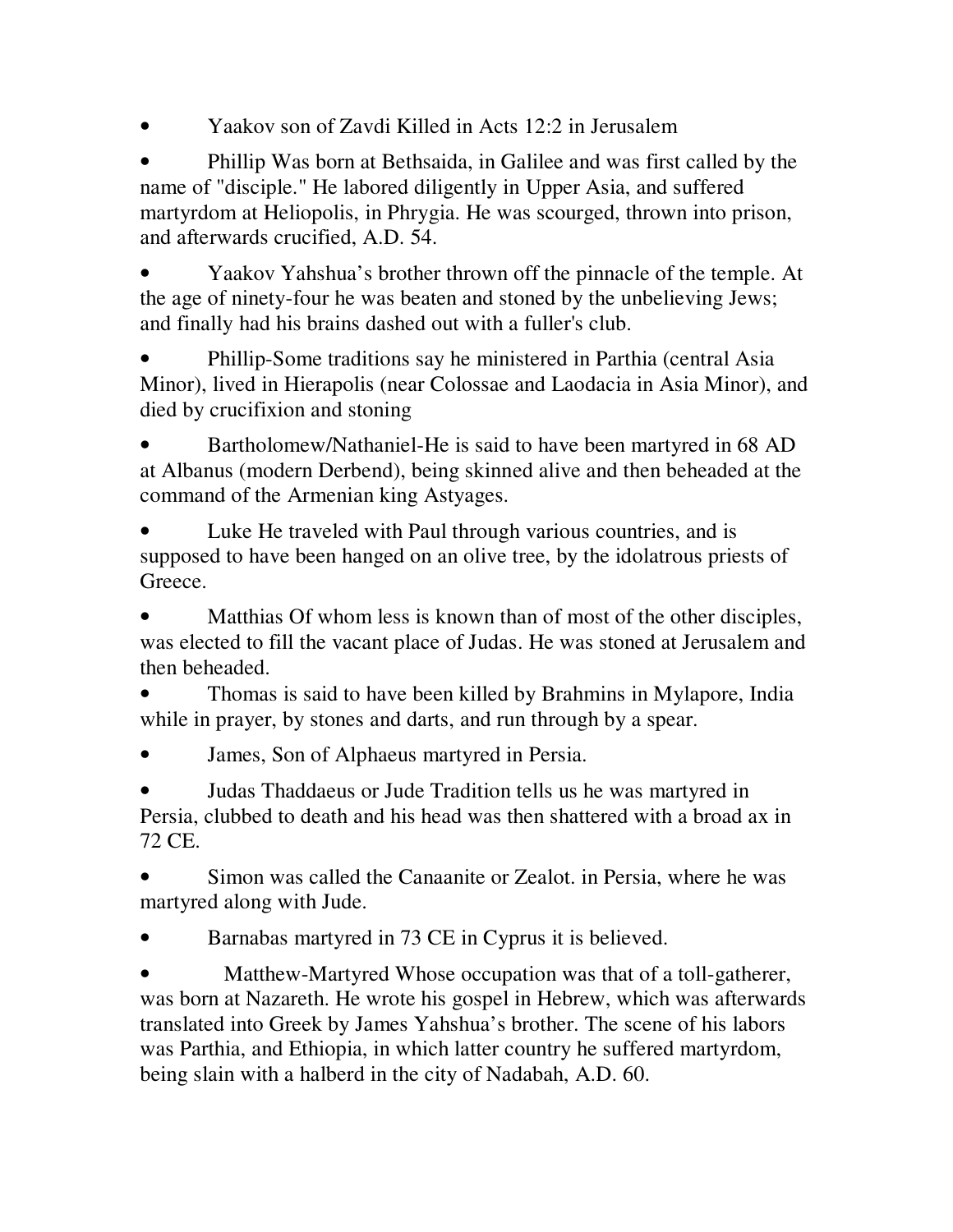Stephen Was cast out of the city of Jerusalem and stoned him to death. The time when he suffered is generally supposed to have been at the Passover.

• Andrew, Peters brother, He preached the gospel to many Asiatic nations; but on his arrival at Edessa in Asia, he was taken and crucified on a cross, the two ends of which were fixed transversely in the ground.

• Moshe-Mark Was born of Jewish parents of the tribe of Levi. He is supposed to have been converted by Peter, whom he served as an assistant, and under whose inspection he wrote his Gospel in the Greek language. Mark was dragged to pieces by the people of Alexandria Egypt, at the great solemnity of Serapis their idol, ending his life under their merciless hands.

• Nicodemus, a benevolent Nazarene of some distinction, suffered at Rome during the rage of Ceaser Domitian's persecution in 81 CE.

• Timothy-Timothy was the celebrated disciple of Paul, and rabbi of Ephesus, where he zealously governed the kehila until A.D. 97. At this period, as the pagans were about to celebrate a feast called Catagogion, Timothy, meeting the procession, severely reproved them for their ridiculous idolatry, which so exasperated the people that they fell upon him with their clubs, and beat him in so dreadful a manner that he expired of the bruises two days later.

• Rav Shaul/Paul Beheaded in Romiyah. The soldiers came and led him out of the city to the place of execution, where he, after his prayers made, gave his neck to the sword.

• John- DIED OF SICKNESS AND OLD AGE on Patmos being the only one to escape violent death.

• Polycarp (a Torah keeper unlike Ignatious in Antioch), discipled by John was the venerable rabbi of Smyrna. He was, however, carried before the proconsul, condemned, and burnt in the market place.

To their names may be added, Erastus, chamberlain of Corinth; Aristarchus, the Macedonian, and Trophimus, an Ephesians, converted by Paul, and fellow-laborer with him, Joseph, commonly called Barsabas, and Ananias, leader of Damascus;

Point-NONE of the apostles were healed and had long life even though they had gifts of healing, since Divine sovereignty overrode those temporal gifts!